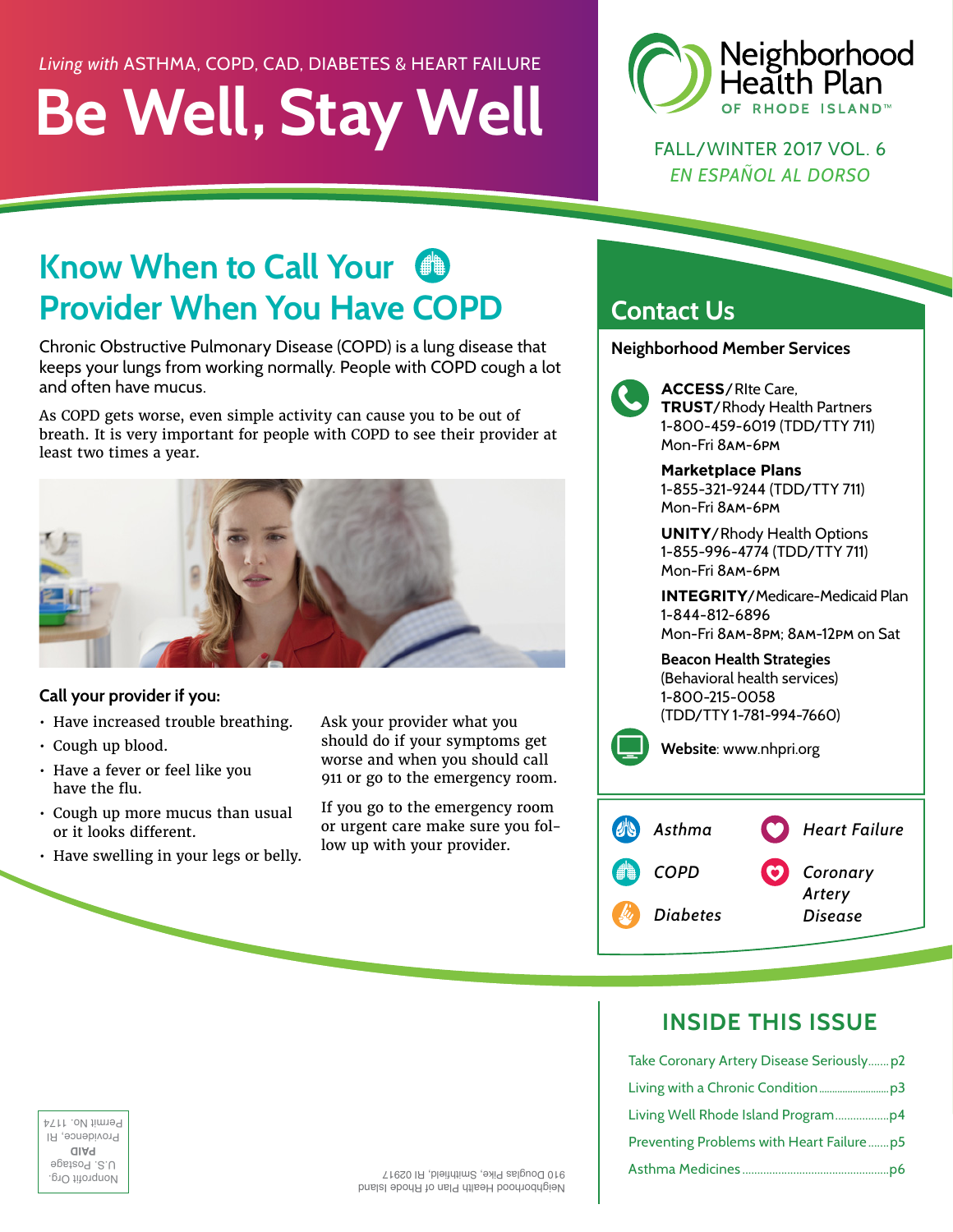### $\odot$ **Take Coronary Artery Disease Seriously**

Coronary artery disease, or CAD, is something to take seriously. Having CAD raises your risk for a heart attack and other problems. The good news is that living in a healthy way can help. While it is not always easy to change habits, it is possible. Begin with small steps and build from there.

#### **Try these small steps:**

- Instead of taking the elevator or the escalator– take the stairs
- Instead of eating a cheeseburger– eat a turkey sandwich
- Instead of eating potato or corn chips– eat popcorn popped in olive oil
- Instead of using salt– use fresh herbs
- When you are worried– draw or color to keep your mind busy
- Instead of sitting and watching TV– put on music and dance

**Talk to your provider before making any big changes and learn the signs of a heart attack. Visit www.cdc.gov and search "heart attack symptoms" for more information.**



## **AOOOO**

### **Get Your Flu Shot to Protect Yourself**

The best way to prevent the flu is by getting your flu shot every year. Getting a flu shot is the most important step in protecting yourself against flu viruses. Flu shots do not contain the live flu virus. Flu shots will not cause you to get the flu.

The flu is also called Influenza. It is an infection of the nose, throat and lungs. The flu is more serious than a cold and can make people very sick.

#### **The flu can be more dangerous for people with chronic conditions like:**

- Asthma
- Diabetes

• Chronic Obstructive Pulmonary Disease (COPD)

• Heart failure

When you have these chronic conditions you are at a higher risk of getting pneumonia. There is a shot to help decrease your chance of getting pneumonia. The shot is called a pneumococcal vaccine. This shot is needed every five years.

#### **Ask your provider when you should get your flu and pneumococcal (pneumonia) shots.**

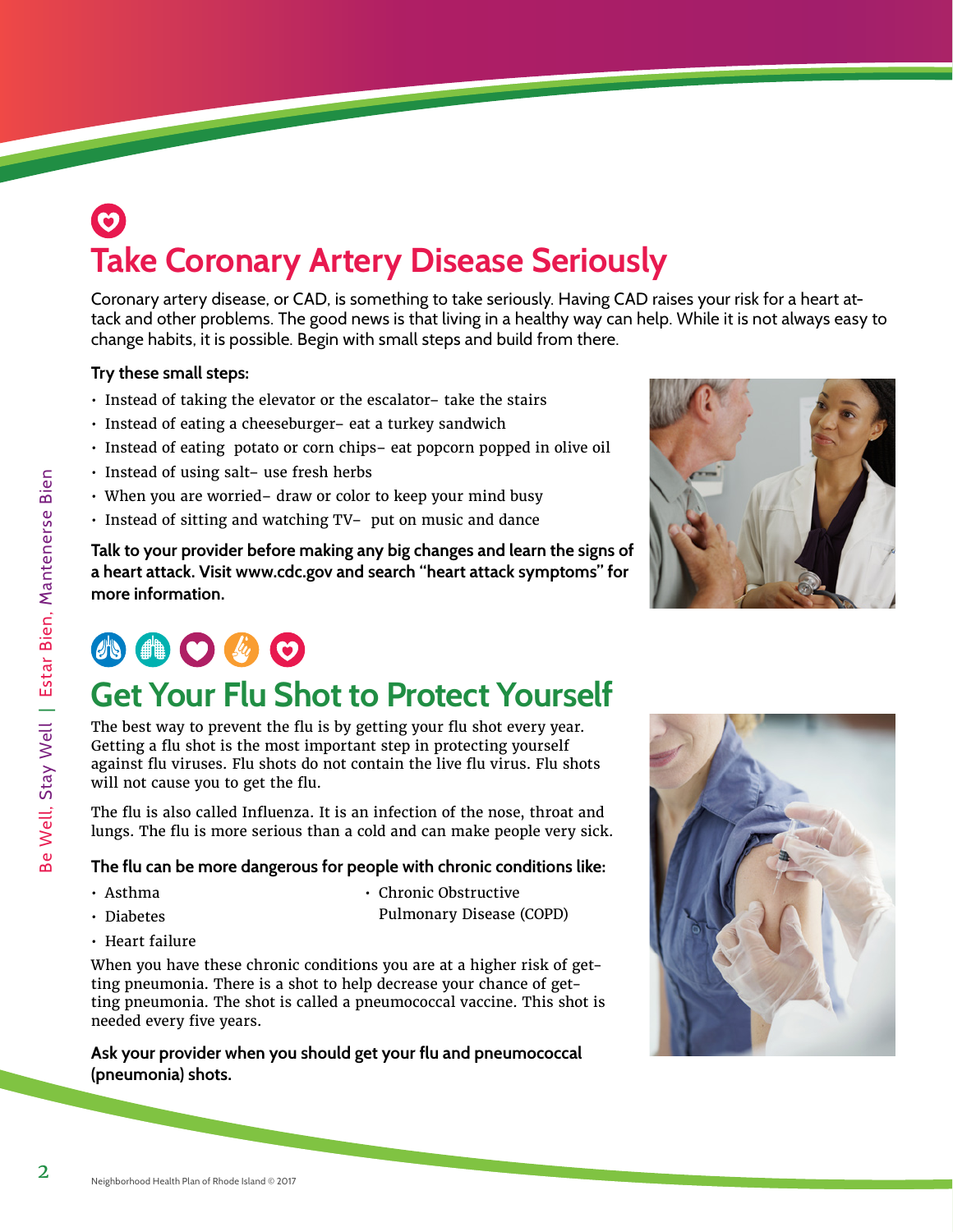## **Condition Can Be Hard** Health problems and diseases that last a long time

are called "chronic." Some examples are heart disease, chronic obstructive pulmonary disease (COPD), and diabetes. It can be hard to live with a chronic condition. Sometimes people who have chronic conditions also suffer from depression. Depression is more than feeling sad.

**Living with a Chronic** 

小曲〇必〇

### **Ask Yourself:**

Over the last 2 weeks have you:

- felt down, sad, or hopeless?
- had trouble falling or staying asleep, or been sleeping too much?
- been eating too much or too little?

If you answered "yes" to any of these questions, you may have depression. Depression can be treated and Neighborhood can help.

#### **What to Do:**

Neighborhood offers behavioral (mental) health benefits through our partner Beacon Health Options (Beacon). Talk to your provider about how you are feeling. You may also call Beacon yourself at 1-800-215-0058. This number is also on your

Neighborhood ID card. Beacon is available to you 24 hours a day, 7 days a week. They will find a provider in your area. You do not need a referral.

### 小曲〇必〇

Neighborhood's Member Advocates are Here To Help



Neighborhood has Member Advocates to help our members with problems.

These are some of the things our Member Advocates can help with.

- If you have lost your insurance. Especially if you are getting treatment for a serious medical problem.
- Hear your concerns and experiences when trying to get health care services.
- Make sure you get the services you need.
- Neighborhood's appeals process.

**For more information or if you need help with a problem, feel free to call 1-401-459-6172 or 1-401-427-7658 (TDD/TTY 711).**

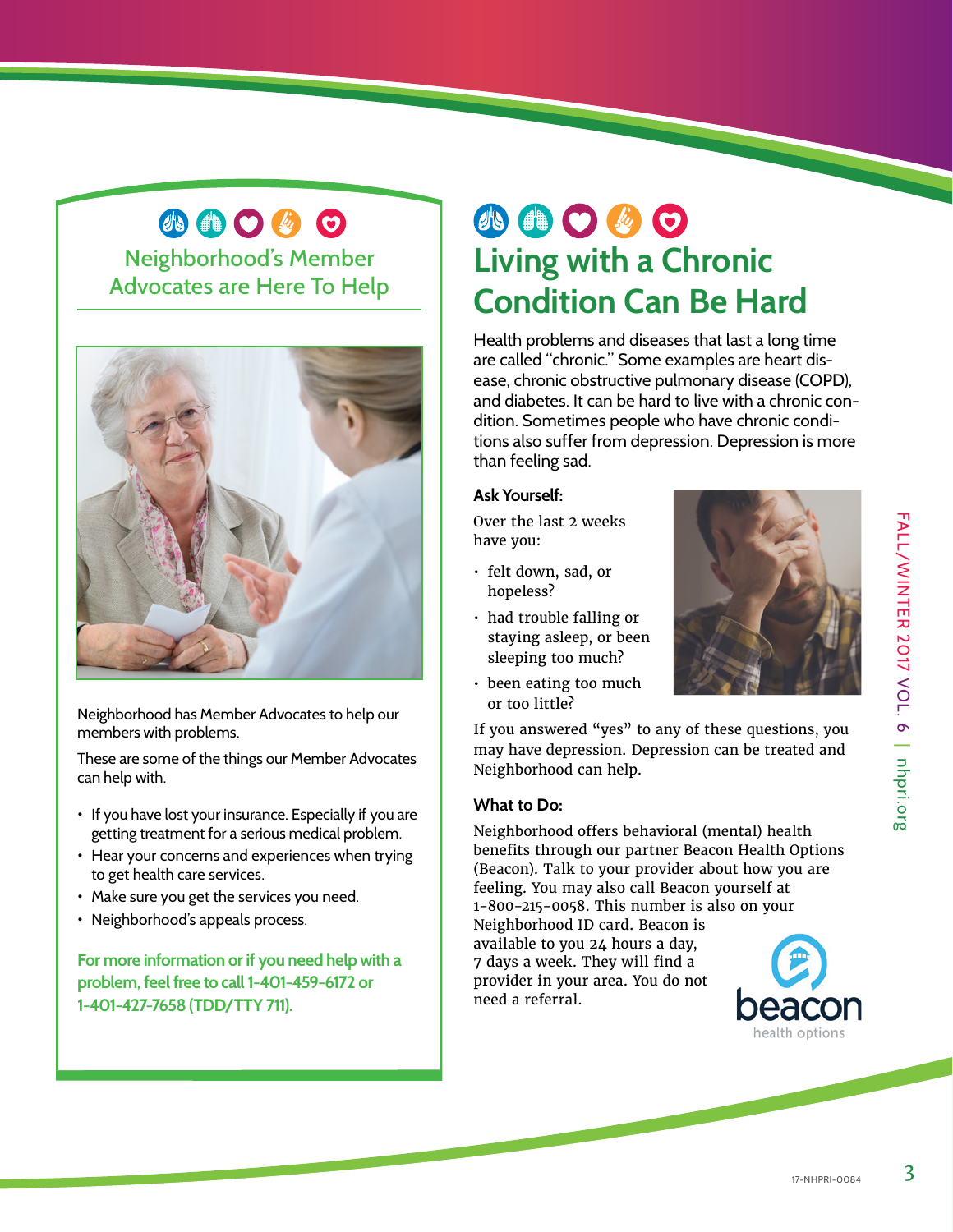### 小曲〇必〇 **Living Well Rhode Island**

### **is a Program That Can Help**

Living Well Rhode Island (LWRI) is a program offered by the Rhode Island Department of Health (HEALTH). This program helps people manage their chronic conditions. This program is also for people who are caregivers and who take care of others.

LWRI workshops are provided in English and Spanish for anyone ages 18 and older.

#### **LWRI helps you:**

- Develop skills to deal with your condition.
- Manage your symptoms
- Manage your medication
- Communicate with your providers
- Solve problems
- Eat well
- Exercise safely
- Set goals to improve your health

**For more information call the HEALTH Information Line at 1-401-222-5960 (TTY 711).** 

## **ABOGO**

### There Is Help in Your Community

It can be hard to focus on your health when you have things going on in your life. There may be resources available to help if you find your worries are keeping you from taking care of your health.

Neighborhood has social care staff that can help you find resources in your community. Resources may be available for issues like food, housing and utilities.

Call Neighborhood Member Services for more information.

If you have an urgent social need when Neighborhood is closed, call the United Way's 24-hour help line at 2-1-1.

Neighborhood Health Plan of Rhode Island is a health plan that contracts with both Medicare and Rhode Island Medicaid to provide benefits of both programs to enrollees.

You can get this information for free in other languages. Please call Member Services at 1-844-812- 6896 (TTY 711), 8am to 8pm, Mon– Fri; 8am to 12pm on Saturday. On Saturday afternoons, Sundays and federal holidays, you may be asked to leave a message. Your call will be returned within the next business day. The call is free.

Esta información está disponible de forma gratuita en otros idiomas. Por favor llame a nuestro Departamento de Servicios para Miembros al 1-844-812-6896 (TTY 711) de 8am a 8pm, lunes-viernes; sábados de 8am a 12pm. Los sábados por la tarde, domingos y días festivos federales, se le pedirá que deje un mensaje. Su llamada será devuelta dentro del siguiente día laborable. La llamada es gratuita.

Estas informações estão disponíveis gratuitamente noutros idiomas. Por favor telefone para os Serviços dos Membros em 1-844-812-6896 (TTY 711), das 8 às 20 horas, de Segunda a Sexta-feira; e das 8 às 12 (meio-dia) aos Sábados. Nos Sábados à tarde, Domingos e feriados federais, poderá ser-lhe pedido que deixe uma mensagem. A sua chamada será respondida no próximo dia útil. Esta chamada é grátis.

Neighborhood Health Plan of Rhode Island complies with applicable Federal civil rights laws and does not discriminate on the basis of race, color, national origin, age, disability, or sex.

**Spanish:** ATENCIÓN: Si habla español, tiene a su disposición servicios gratuitos de asistencia lingüística. Llame al 1-844-812-6896 (TTY: 711).

**Portuguese:** ATENÇÃO: Se fala português, encontram-se disponíveis serviços linguísticos, grátis. Ligue para 1-844-812-6896 (TTY: 711).



4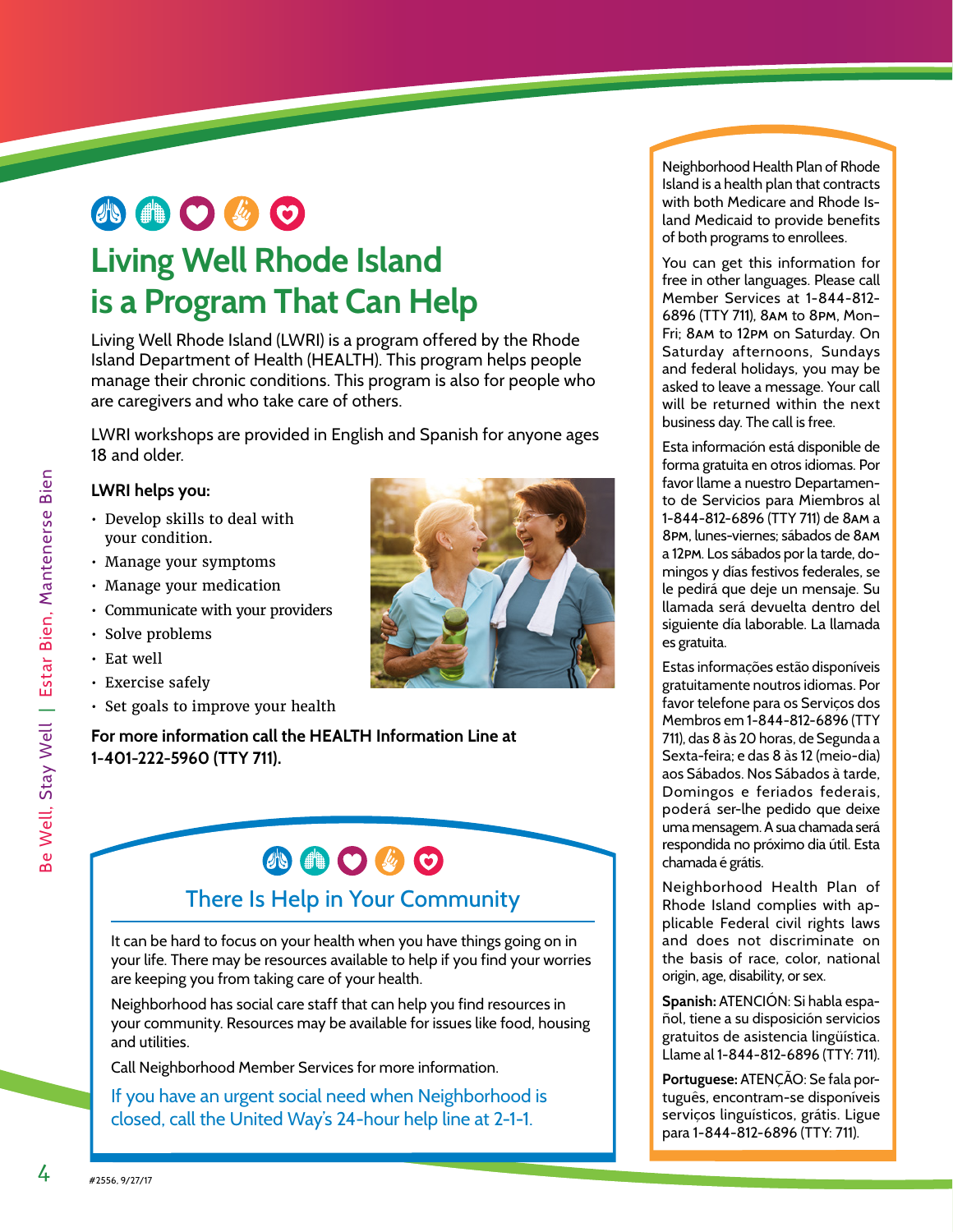### **Preventing Problems When You Have Heart Failure** 0

Heart failure, also known as congestive heart failure (CHF), is when the heart muscle does not pump blood as well as it should. In addition to making healthy changes (see "Take CAD Seriously" article on page 2), here are things to you can do to take care of yourself.

- Be honest with your provider. If you have trouble making healthy changes, let them know. They may have ideas to help.
- Think of Neighborhood. We have programs for our members. You can find everything online at www. nhpri.org; Go to Current Members, then to Your Health, then to Clinical Programs for Members. Or call Neighborhood Member Services.
- Make a list of the medications you take and keep it with you. Show the list to any providers who treat you.
- Do not stop taking any medications without talking to your provider. If you are having side effects, talk with your provider.

Do not use certain over-the-counter (OTC) medications. Some things like ibuprofen (Advil®, Motrin® IB, others), naproxen sodium (Aleve®) and diet pills, may make heart failure worse and lead to fluid build-up.

#### **Ask your provider which medications you should not be taking.**



### 小曲〇岁〇 **Preventing Lung Infections**

Preventing lung infections is very important for everyone. When you have asthma or COPD it is especially important. Colds and flu can very quickly develop into a more serious illness like pneumonia.



#### **To Prevent Infections:**

- **Wash your hands often.** Keep your hands away from your face. This helps keep germs from getting into your nose, mouth, and lungs.
- **Stay away from people who are sick.** Ask people to get well before visiting. Wear a face mask in crowded places.
- **Keep your airways clear.** Talk with your doctor about controller inhalers, nasal sprays, and cough medication to reduce congestion.
- **Drink fluids to stay hydrated.** Water helps keep mucus thin. Fluids also help flush germs out of the body.

**Even when you are very careful you may still get sick. Make a plan with your provider about what to do if you think you have a respiratory infection.**